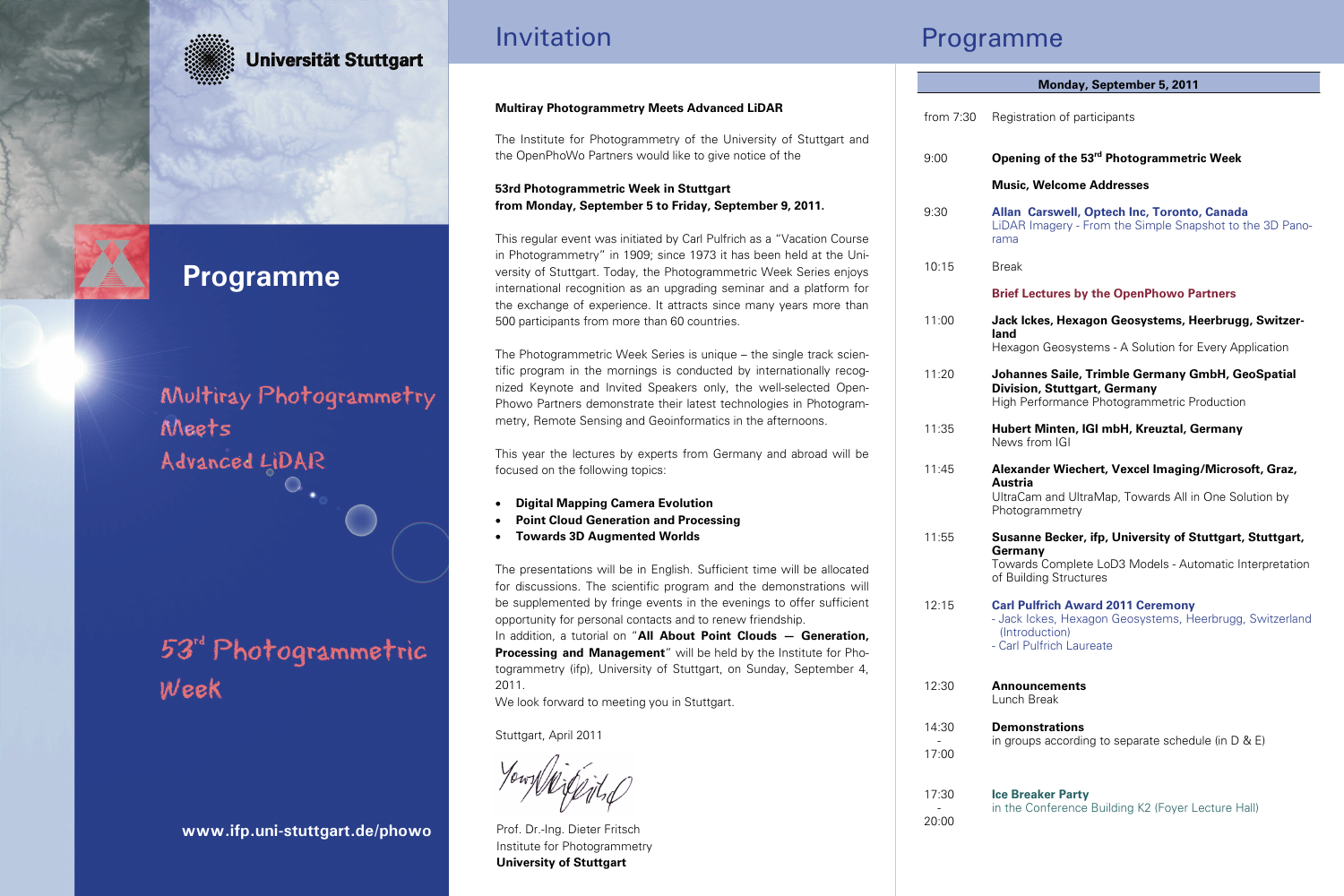### Programme

| Tuesday, September 6, 2011 |                                                                                                                                                              |
|----------------------------|--------------------------------------------------------------------------------------------------------------------------------------------------------------|
|                            | 1 <sup>st</sup> Topic: Digital Mapping Camera Evolution                                                                                                      |
| 8:30                       | Michael Cramer, ifp, University of Stuttgart, Stuttgart,<br>Germany<br>Perfect Geometry, Unknown Radiometry?                                                 |
| 9:00                       | Ruedi Wagner, Hexagon Geosystems, Heerbrugg,<br><b>Switzerland</b><br>The Leica ADS80 and XPro - "A Total Solution for Photogram-<br>metric Mapping"         |
| 9:30                       | Klaus Neumann, Hexagon Geosystems, Aalen, Germany<br>The Z/I DMC and Leica RCD30 - Imaging Revolution                                                        |
| 10:00                      | <b>Break</b>                                                                                                                                                 |
| 10:30                      | Michael Gruber, MS Vexcel, Graz, Austria<br>UltraCam, A Brand for Continous Developments                                                                     |
| 11:00                      | Bernd Eisfeller, Univ. Federal Armed Forces Neubiberg,<br><b>Munich, Germany</b><br><b>Online GNSS Data Processing - Status and Future Develop-</b><br>ments |
| 11:30                      | Werner Mayr, GERMATICS GmbH, Schorndorf, Germany<br>Unmanned Aerial Systems in Use for Mapping at BLOM                                                       |
| 12:00                      | <b>Henry Eisenbeiss, ETH Zurich, Zurich, Switzerland</b><br>The Potential of Unmanned Aerial Vehicles for Mapping                                            |
| 12:30                      | Lunch Break                                                                                                                                                  |
| 14:30                      | <b>Demonstrations</b><br>$\cdots$ $\cdots$ $\cdots$                                                                                                          |

- 17:00 in groups according to separate schedule (in D & E)
- 19.00 **Reception by the City of Stuttgart**



#### **Wednesday, September 7, 2011**

- 8:30 **Jens Kremer, IGI mbH, Kreuztal, Germany**  Power Line Mapping: Data Acquisition With A Specialized Multi-Sensor Platform
- 9:00 **Marco Weber, Infoterra GmbH, Friedrichshafen, Germany**  TandemX - Mission, Data Processing and Deliverables
- 9:30 **Konrad Schindler, ETH Zurich, Zurich, Switzerland**  Improving Wide-Area DEMs Through Data Fusion - Chances and Limits
- 10:00 Break

#### **2nd Topic: Point Cloud Generation and Processing**

- 10:30 **Heiko Hirschmueller, DLR Oberpaffenhofen, Gilching, Germany**  Semi Global Matching - Motivation, Developments and Applications
- 11:00 **Norbert Haala, ifp, University of Stuttgart, Stuttgart, Germany**  Multiray Photogrammetry and Dense Image Matching
- 11:30 **Juha Hyyppä, Finnish Geodetic Institute, Helsinki, Finland**  LiDAR - A Scientific Review
- $12:00$ **Andreas Ullrich, Riegl, Horn, Austria**  Echo Digitization and Waveform Analysis in Airborne and Terrestrial Laser Scanning
- 12:30 Lunch Break

#### 14:30 - **Demonstrations**

17:00 in groups according to separate schedule (in D & E)

#### **Thursday, September 08, 2011**

- 8:30 **Tobias Heuchel, Trimble Germany, GeoSpatial Division, Stuttgart, Germany**  Towards a Next Level of Quality DSM/DTM Extraction with MATCH-T
- 9:00 **Lewis Graham, GeoCue Inc., Madison, USA**  Aerial and Mobile Point Cloud Intergation - An Industrial Perspective
- 9:30 **Ron Roth, Hexagon Geosystems, Heerbrugg, Switzerland**  Leica ALS70 - Point Density Multiplication for High Density Surface Acquisition
- 10:00 Break
- 10:30 **Panel Discussion**  Multiray Photogrammetry Meets Advanced LiDAR

#### Panel Chair: **Dieter Fritsch**, ifp, University of Stuttgart

#### Panelists:

- **Allan Carswell**, Optech
- **Lewis Graham**, GeoCue
- **Heiko Hirschmueller**, DLR Oberpaffenhofen
- **Juergen Dold**, Hexagon Geosystems
- **Norbert Haala**, ifp, University of Stuttgart
- **Juha Hyyppä**, Finnish Geodetic Institute, Helsinki
- 12:30 Lunch Break

14:30 -

### **Demonstrations**

17:00 in groups according to separate schedule (in D & E)

Evening: **Get-Together Night at Alte Kelter in Fellbach**  18:00 Busses will leave for Reception and Phowo Dinner Party 18:30 Reception and Phowo Dinner Party, Alte Kelter, Fellbach Return at about 22:30